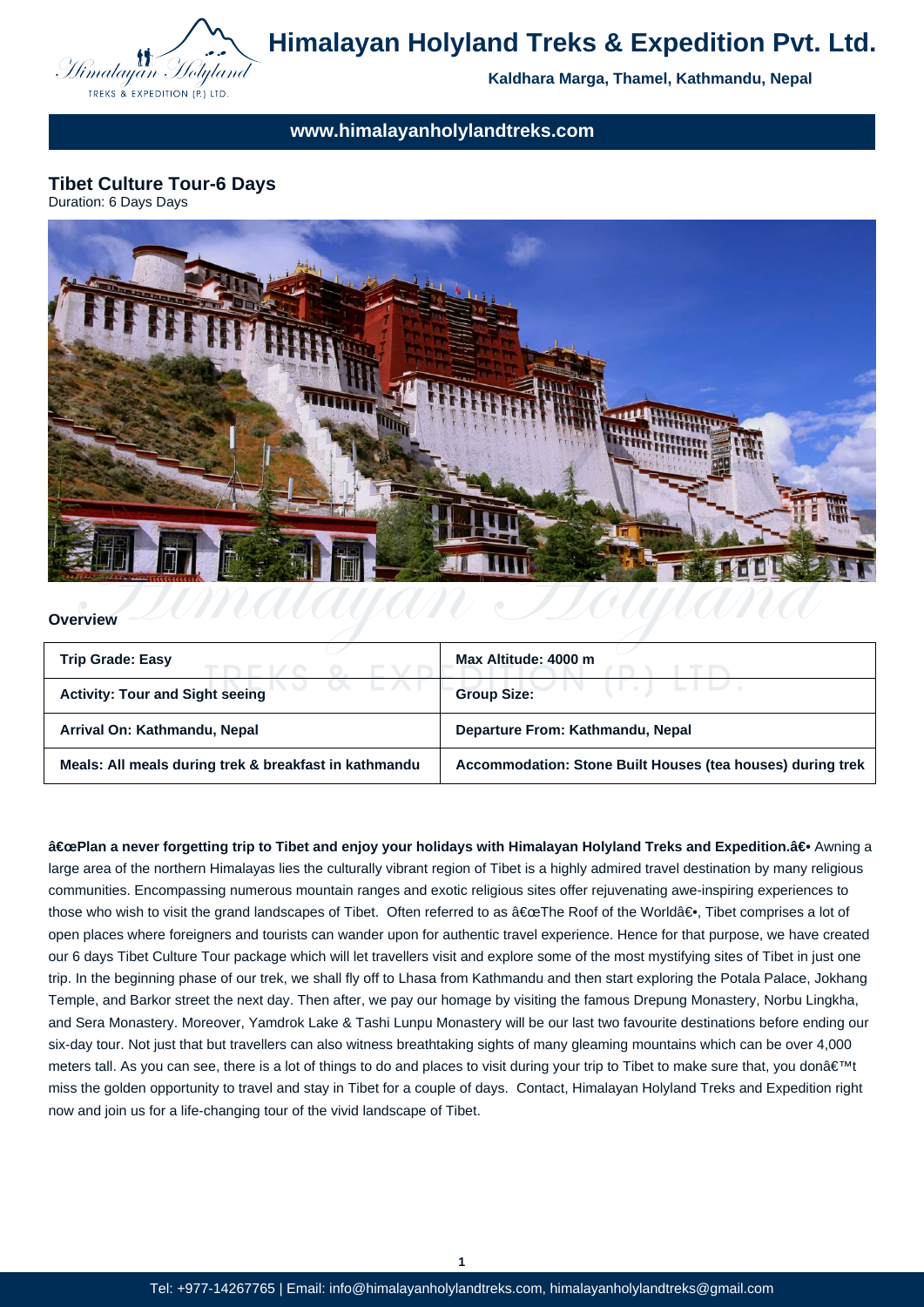

# **Himalayan Holyland Treks & Expedition Pvt. Ltd.**

**Kaldhara Marga, Thamel, Kathmandu, Nepal**

**www.himalayanholylandtreks.com**

#### **Itinerary**

**Day 1:**

Arrival Lhasa Airport transfer to hotel rest for acclimatization

Â

#### **Day 2:**

Sightseeing to Potala Palace, Jokhang Temple, and Barkor street

Â

#### **Day 3:**

Sightseeing to Drepung monastery, NorbuLingkha, and sera Monastery. Overnight at Hotel.

Â

#### **Day 4:**

Early morning visiting to Yamdrok Lake, drive to Gyantse, Kubum Pelkorchode, Drive to Shigatse. Overnight at Hotel.

Â

#### **Day 5:**

Morning to visit to TashiLunpu Monastery drive back to Lhasa. Overnight at Hotel.

Â

### **Day 6:**

After (Breakfast) Be ready for transfer to Airport or Train station to your onward destination.